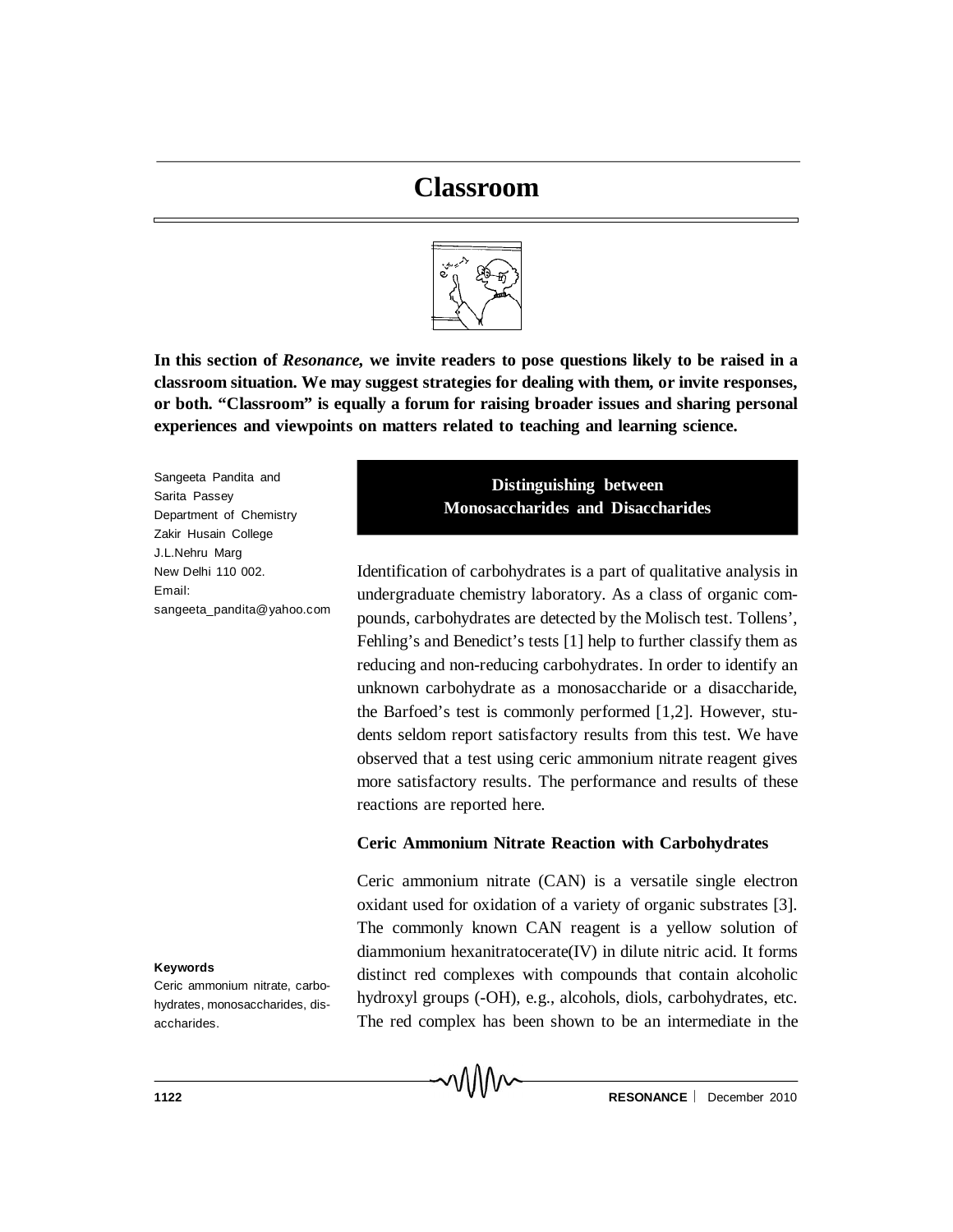oxidation of alcohols by Ce(IV). In the second phase of the test the red colour disappears due to the reduction of coloured Ce(IV) to the colourless Ce(III). The overall sequence of reactions may be formulated as given below.

$$
(NH4)2Ce(NO3)6 + RCH2OH \longrightarrow [red complex] \tag{1}
$$

[red complex]  $\longrightarrow \text{RCH}_2\text{O}^+ + (\text{NH}_4)_2\text{Ce}(\text{NO}_3)_5 + \text{HNO}_3$ colourless (2)

$$
RCH2O+ + (NH4)2 Ce(NO3)6 \n+ HNO3 \n- 6000100
$$
\n
$$
+ HNO3 \n- 6000100
$$
\n(3)

The rates of the oxidation steps shown in (2) and (3) depend on the structure of the hydroxyl compound. Primary, secondary and tertiary aliphatic alcohols give red colour [2] which is stable for a long time (6 minutes to several hours) and is easy to observe. Carbohydrates, however, give an intense red colour that is discharged quickly. This makes it difficult to observe and is often missed by students. Since there is an inherent difference in the kinetics of CAN oxidation of carbohydrates [4] and simple alcohols, we studied this reaction with several carbohydrates at different temperatures and varying masses of sugars with a view to distinguish between mono- and di-saccharides. A test conducted at 25 °C using 20 mg mass of carbohydrate works the best during a typical laboratory session.

#### **Preparation of the Reagent**

Dilute nitric acid is prepared by carefully adding 13 mL of concentrated  $HNO<sub>3</sub>$  to 400 mL of distilled water. To this are added 109.6 g of ceric ammonium nitrate with stirring to dissolve the solid completely. The solution is made upto 500 mL. The resulting reagent solution is yellow in colour and stays good for about a month. This method of preparation is based on the procedure described in Shriner's *The Systematic Identification of Organic Compounds* [2].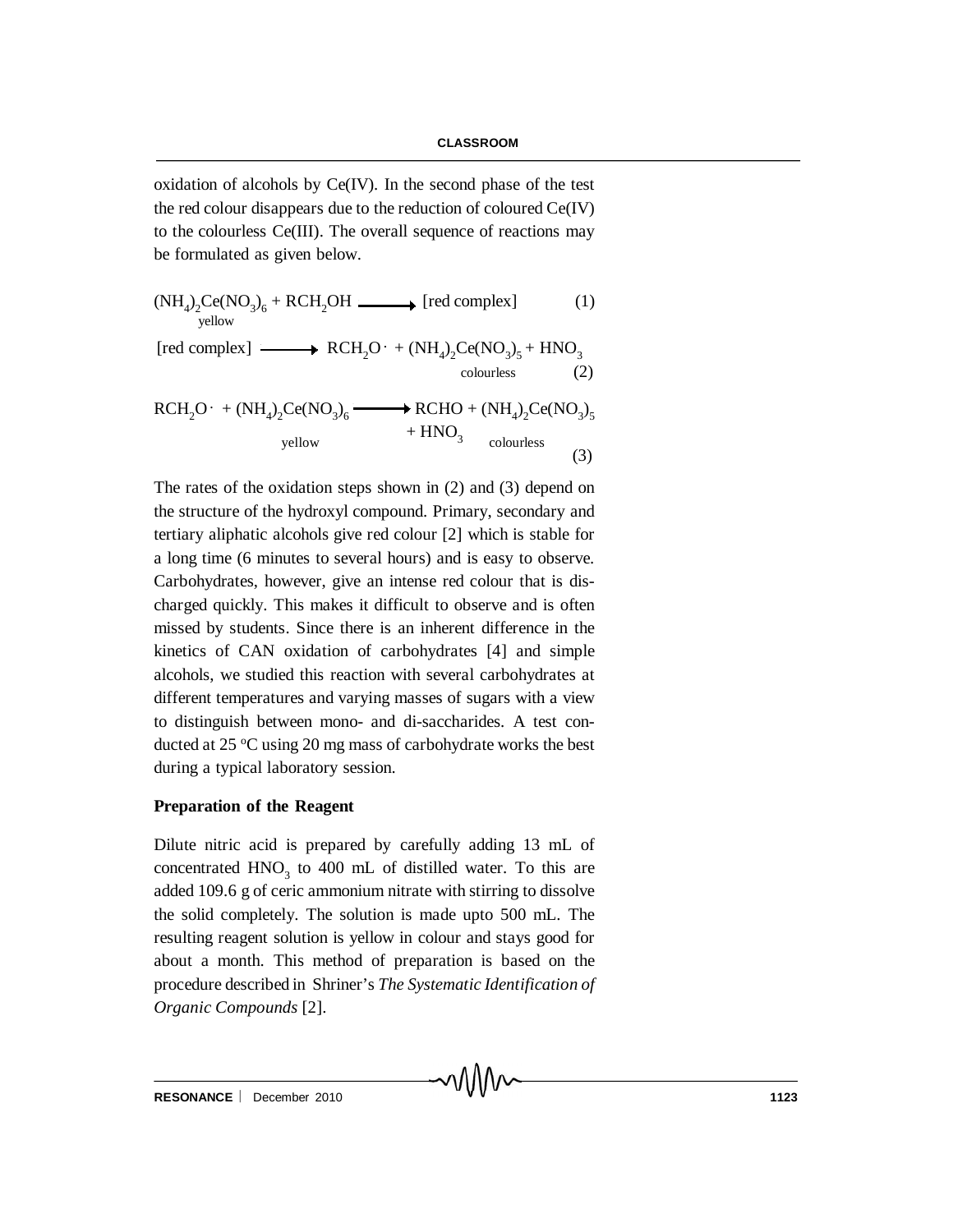## **The Typical Test Procedure**

The carbohydrate (20 mg) is taken in a test tube, 1 mL of the reagent is added and the stopwatch is started immediately. A deep red colour forms instantly and begins to fade soon thereafter. The time taken for complete disappearance of red colour is recorded.

## **Results**

The results are presented in *Table* 1.

The monosaccharides presented in *Table* 1 (entries 1–10), are reducing in nature and cause the red colour to form and disappear in seconds**.** The disaccharides studied fall into two groups, namely,

| Entry  | Carbohydrate                        | Time taken for disappearance<br>of red colour (min:sec) at |                |
|--------|-------------------------------------|------------------------------------------------------------|----------------|
|        |                                     | $25^{\circ}$ C                                             | 29 °C          |
| 1      | $D-(+)$ -Xylose                     | 00:27                                                      | 00:17          |
| 2<br>3 | $D$ - $(-)$ - $Lyx$ ose<br>D-Ribose | 00:16<br>00:12                                             | 00:12<br>00:11 |
| 4      | $L-(+)$ -Arabinose                  | 00:12                                                      | 00:12          |
| 5      | $D$ -(-)- $Fructose$                | 00:32                                                      | 00:17          |
| 6      | $D-(+)$ -Glucose                    | 01:01                                                      | 01:00          |
| 7      | $L$ - $(-)$ - Sorbose               | 00:51                                                      | 00:23          |
| 8      | D-Mannitol                          | 00:52                                                      | 00:32          |
| 9      | $D-(+)$ -Galactose                  | 00:38                                                      | 00:22          |
| 10     | $D-(+)$ -Mannose                    | 01:05                                                      | 00:51          |
| 11     | $D-(+)$ -Maltose                    | 03:38                                                      | 03:05          |
| 12     | $D-(+)$ -Mellibiose                 | 03:47                                                      | 03:01          |
| 13     | $D-(+)$ -Cellobiose                 | 05:56                                                      | 03:30          |
| 14     | $D-(+)$ -Lactose                    | 06:30                                                      | 03:40          |
| 15     | Sucrose                             | 19:29                                                      | 11:55          |
| 16     | $D-(+)$ -Trehalose                  | Red colour does not<br>disappear till 2 hours              |                |

*Table 1. Duration of colour reactions of common carbohydrates (20 mg) with ceric ammonium nitrate reagent (1 mL) at 25 <sup>o</sup>C and 29 <sup>o</sup>C.*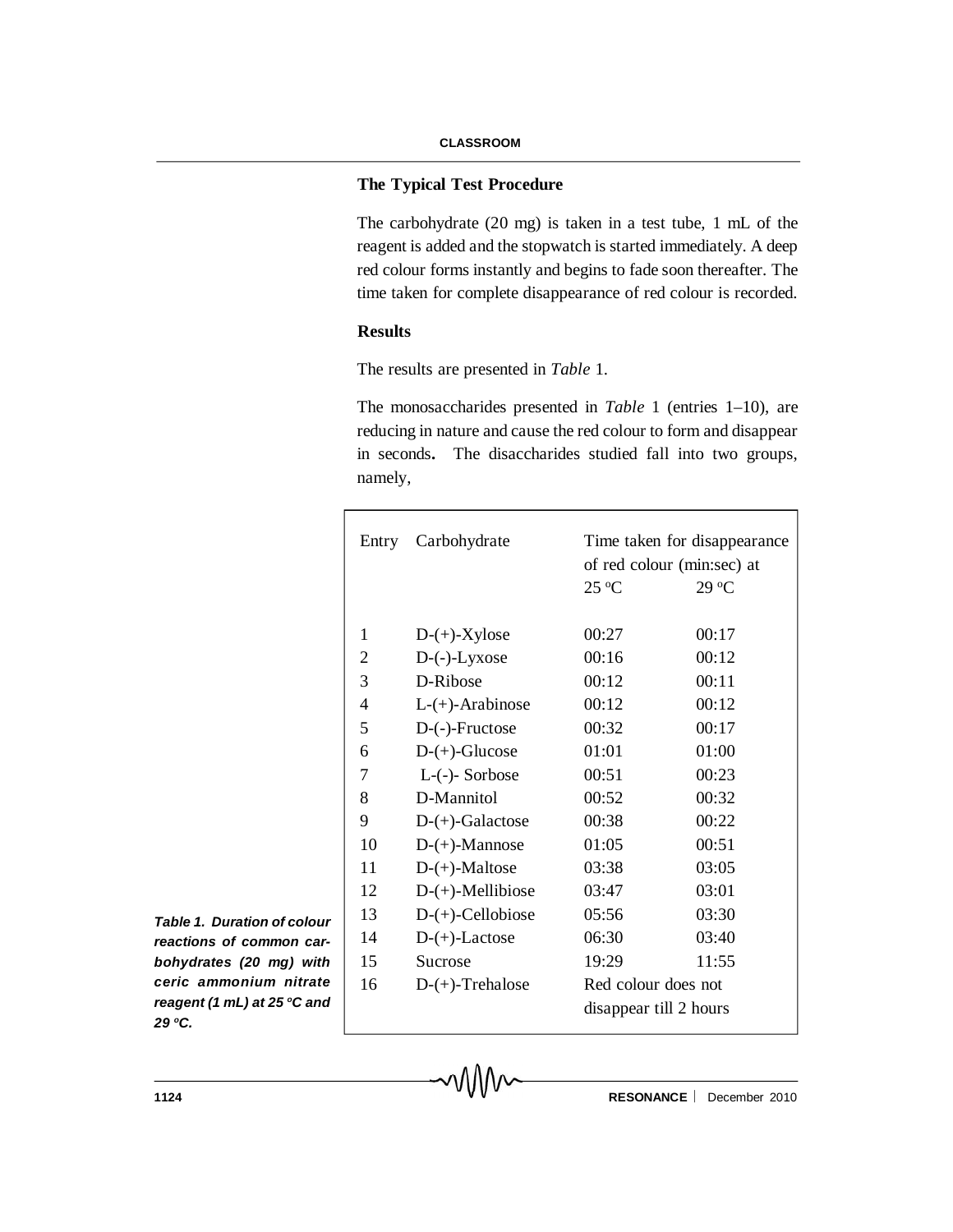- Reducing: maltose, cellobiose, mellibiose and lactose (entries 11–14) take 3–7 minutes to cause complete disappearance of red colour.
- Non-reducing: sucrose and trehalose (entries 15–16) take about 20 minutes and longer.

The data in *Table* 1 show that increase in the temperature increases the rate of disappearance of the red colour. Although the test results at higher temperature are accomplished in lesser time for all the carbohydrates studied, yet a clear distinction is maintained between monosaccharides and disaccharides.

It should also be noted that since the reaction is first order in carbohydrate [4], the time taken for the disappearance of red color directly depends on the mass of the compound.

The flow chart given in *Figure* 1 gives the essential outlines of the test.



*Figure 1.Flow chartforCAN test of carbohydrates.*